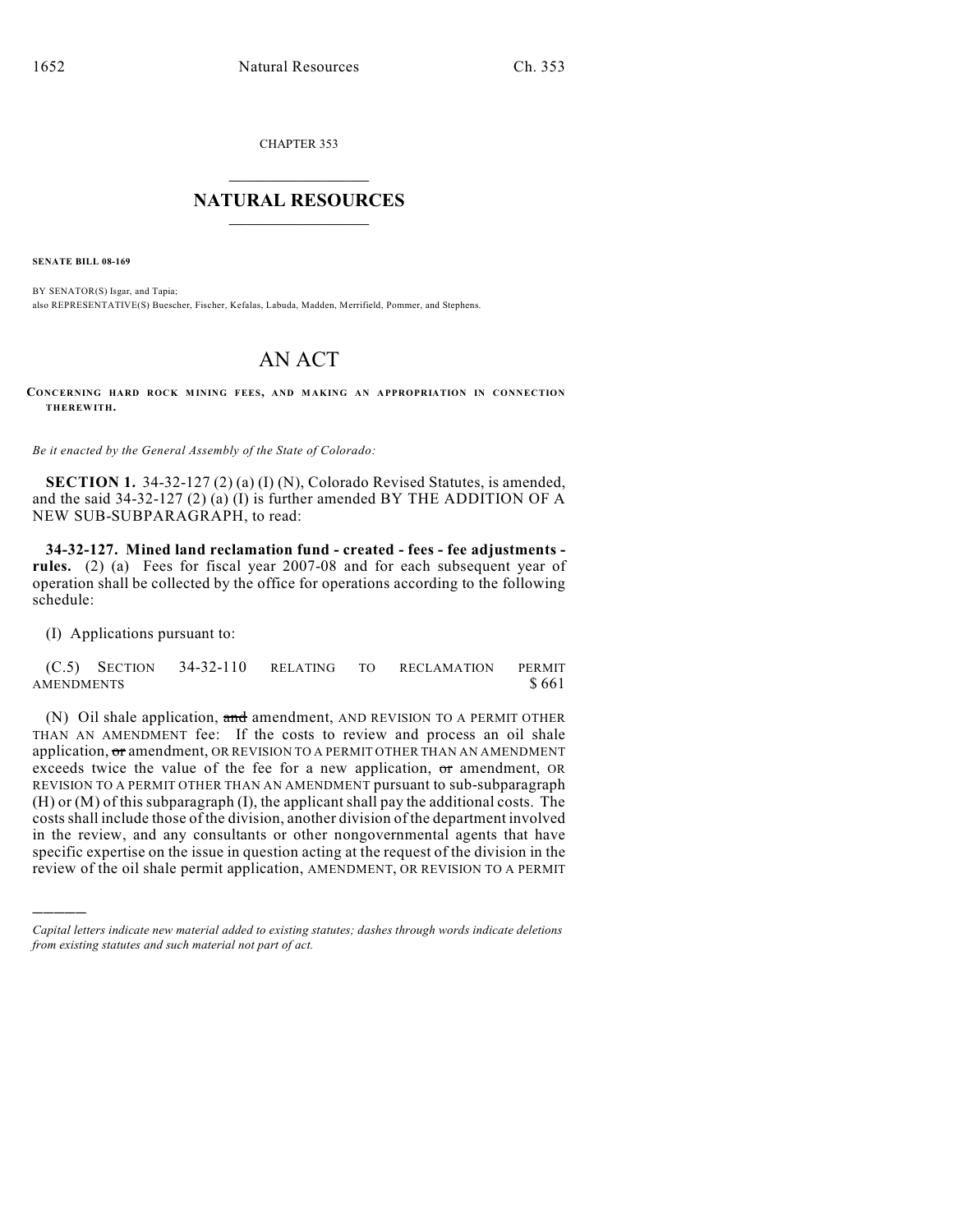OTHER THAN AN AMENDMENT. The division shall inform the applicant that the actual fee may exceed twice the value of the listed fee and shall provide the applicant with an estimate of the actual charges for the review of the application,  $\sigma$ amendment, OR REVISION TO A PERMIT OTHER THAN AN AMENDMENT within ten days after receipt of the application. An appeal of this estimate shall be made to the board within ten days after the applicant's receipt of the estimate.

**SECTION 2.** 34-32-127 (2) (a) (I), Colorado Revised Statutes, is amended BY THE ADDITION OF A NEW SUB-SUBPARAGRAPH to read:

**34-32-127. Mined land reclamation fund - created - fees - fee adjustments rules.** (2) (a) Fees for fiscal year 2007-08 and for each subsequent year of operation shall be collected by the office for operations according to the following schedule:

(I) Applications pursuant to:

(O) IN SITU URANIUM APPLICATION, AMENDMENT, AND REVISION TO A PERMIT OTHER THAN AN AMENDMENT FEE: IF THE COSTS TO REVIEW AND PROCESS AN IN SITU URANIUM APPLICATION, AMENDMENT, OR REVISION TO A PERMIT OTHER THAN AN AMENDMENT EXCEEDS TWICE THE VALUE OF THE FEE FOR A NEW APPLICATION, AMENDMENT, OR REVISION TO A PERMIT OTHER THAN AN AMENDMENT PURSUANT TO SUB-SUBPARAGRAPH (H) OR (M) OF THIS SUBPARAGRAPH (I), THE APPLICANT SHALL PAY THE ADDITIONAL COSTS. THE COSTS SHALL INCLUDE THOSE OF THE DIVISION, ANOTHER DIVISION OF THE DEPARTMENT INVOLVED IN THE REVIEW, AND ANY CONSULTANTS OR OTHER NONGOVERNMENTAL AGENTS THAT HAVE SPECIFIC EXPERTISE ON THE ISSUE IN QUESTION ACTING AT THE REQUEST OF THE DIVISION IN THE REVIEW OF THE IN SITU URANIUM PERMIT APPLICATION, AMENDMENT, OR REVISION TO A PERMIT OTHER THAN AN AMENDMENT. THE DIVISION SHALL INFORM THE APPLICANT THAT THE ACTUAL FEE MAY EXCEED TWICE THE VALUE OF THE LISTED FEE AND SHALL PROVIDE THE APPLICANT WITH AN ESTIMATE OF THE ACTUAL CHARGES FOR THE REVIEW OF THE APPLICATION, AMENDMENT, OR REVISION TO A PERMIT OTHER THAN AN AMENDMENT WITHIN TEN DAYS AFTER RECEIPT OF THE APPLICATION. AN APPEAL OF THIS ESTIMATE SHALL BE MADE TO THE BOARD WITHIN TEN DAYS AFTER THE APPLICANT'S RECEIPT OF THE ESTIMATE.

**SECTION 3. Appropriation.** In addition to any other appropriation, there is hereby appropriated, out of any moneys in the mined land reclamation fund created in section 34-32-127, Colorado Revised Statutes, not otherwise appropriated, to the department of natural resources, for the fiscal year beginning July 1, 2008, the sum of thirty-two thousand four hundred sixty dollars (\$32,460) cash funds, or so much thereof as may be necessary, for costs related to reviewing in situ uranium mining permits. Of said sum, fifteen thousand seven hundred forty-three dollars (\$15,743) shall be allocated to the division of reclamation mining and safety, four thousand nine hundred thirty-four dollars (\$4,934) shall be allocated to the division of wildlife, seven thousand eight hundred fifty-five dollars (\$7,855) shall be allocated to the division of water resources, and three thousand nine hundred twenty-eight dollars (\$3,928) shall be allocated to the Colorado geological survey.

**SECTION 4. Effective date - applicability.** (1) This act shall take effect at 12:01 a.m. on the day following the expiration of the ninety-day period after final